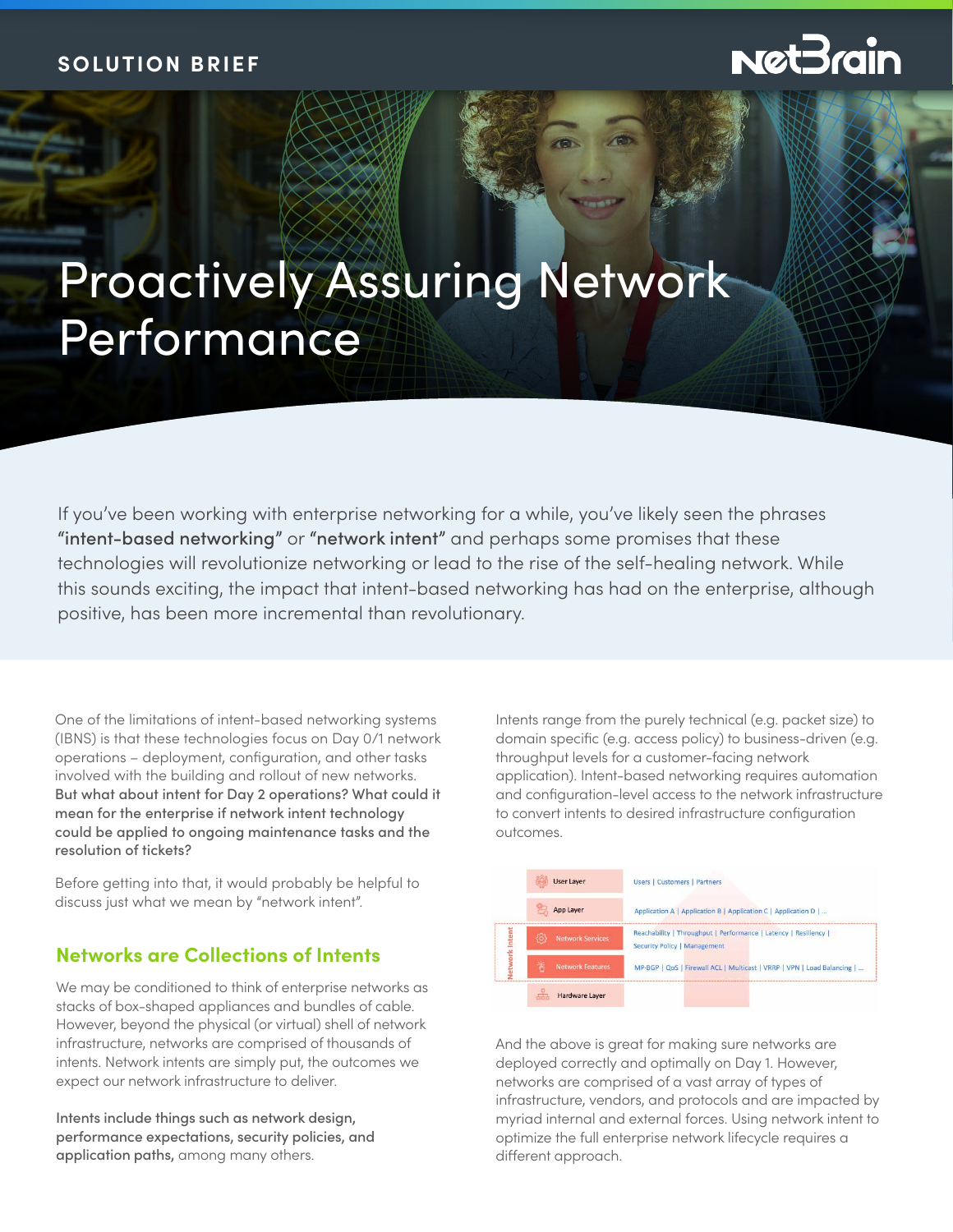#### **Intent-Based Problem Diagnosis Automation**

Applying the IBN paradigm to the full network infrastructure lifecycle is the logical evolution needed to empower IT teams to future-proof their operations. The NetBrain Problem Diagnosis Automation System's (PDAS) Intent-based automation allows network operations teams to increase the autonomy of their infrastructures, allowing for faster resolution of service impacts, with increasing levels of efficiency throughout the network lifecycle. This proactive intent-based operations approach drives networks closer to that lofty goal of being selfhealing. What makes NetBrain different is its ability to pull in contextual, real-time data from the network's day-to-day operations and to continually validate and verify that the network is providing the exact level of service needed by every business application, based upon the agreed performance intent or baselines.

Like any data-based automation, IBA requires constant access to real-time data sources on how the network is performing. Ideally, this involves a network operations platform that can provide insights based on historic, baseline, and current information about how the network is behaving. Further, the automation system must be able to execute rapid scale diagnostic checks against those key aspects of the network that enable good performing applications - reachability, resiliency, performance, and security.

These things combine to provide an intent-based operations approach that can catch network behaviors going awry prior to becoming a bigger problem.

### **How does it work?**

Intents ride on top of infrastructure, offering an end-toend perspective of "how do I get my application from Point A to Point B and performing well". But individual outcomes, these are device by device, software feature by software feature. For example, we may have the goal of directing traffic to the Internet via one of two redundant service partners, but to accomplish this we would have configured BGP routing on my edge devices. We may have configured performance controls such as MTU or QoS. We'll have security policies configured to secure the device and network. And similar controls would have been applied to neighboring devices and so on.



We are therefore required to see the network in two, but combined, ways – first, a contextual view of the network, such as a node-by-node end-to-end application path; and second, a per-device view, to know that each device individually has its application affecting features properly configured and healthy.



**Once we have an array of device-level outcomes to validate, we have the necessary elements to feed into a loop of continual assurance.** The validating and reporting of these key network characteristics, those things that need a specific configuration, that need to be in the correct operating state, informs network operators of a specific failure of function.

Rather than relying on residual problem symptom alerts, instead we **monitor for those core aspects that allow my application to perform well. This proactive approach to diagnostic automation with a focus on network design and function can enable teams to halt developing problems before they become huge outages.**